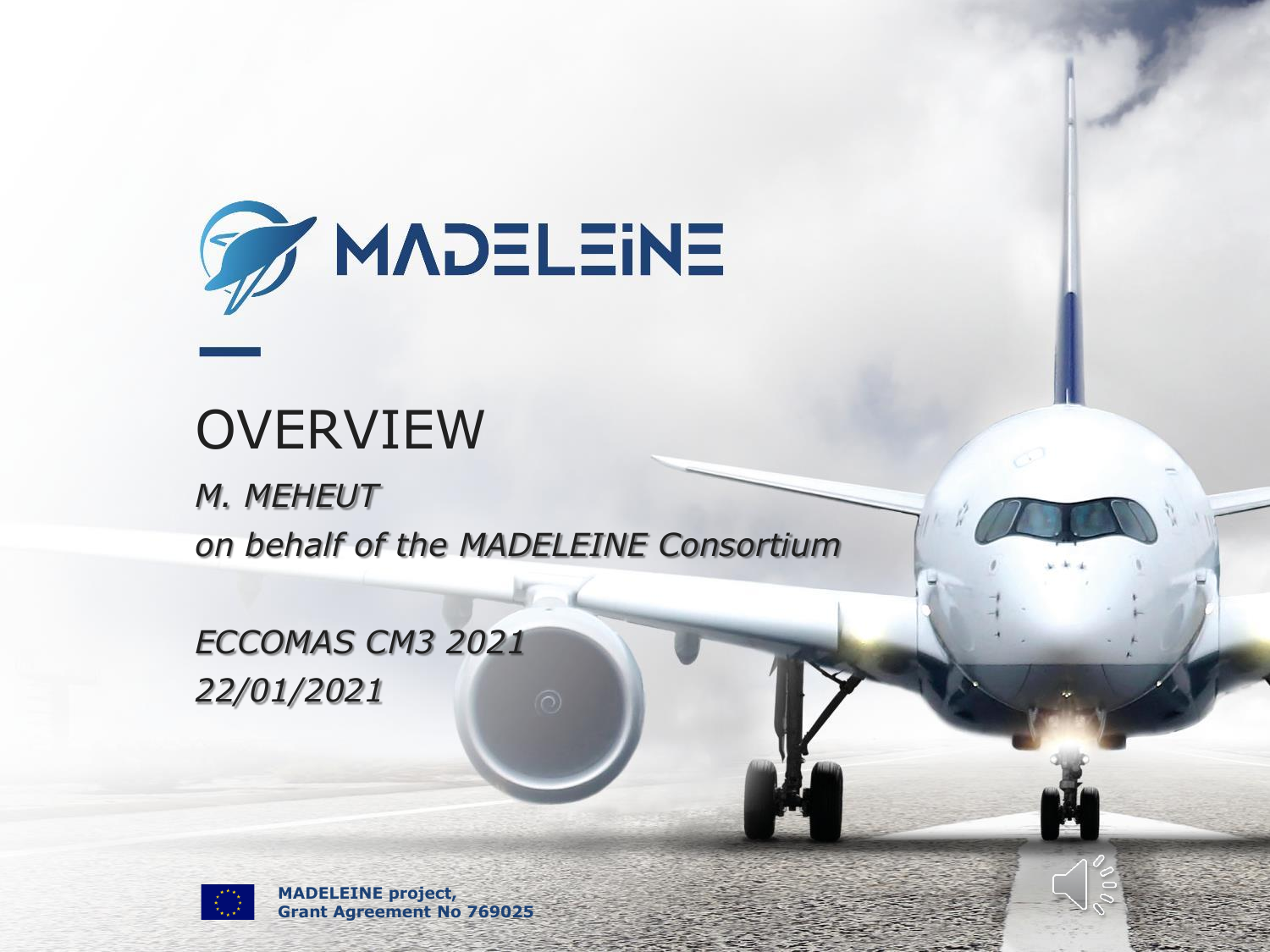# MADELEINE Project

#### **MADELEINE Multidisciplinary ADjoint-based Enablers for LargEscale Industrial desigN in aEronautics**



*Funding : 5.8 M€ Duration : 42 months (2018 – 2021)*

#### *Objectives*

Extend the scope of MDO to include *HiFi* simulations (*CFD, CSM, CAA, CHT)*

Fully exploit the adjoint capability to solve design problems with hundreds or thousands of design parameters

Increase the reliability of the adjoint solvers

Extend MDO to efficiently include manufacturing criteria

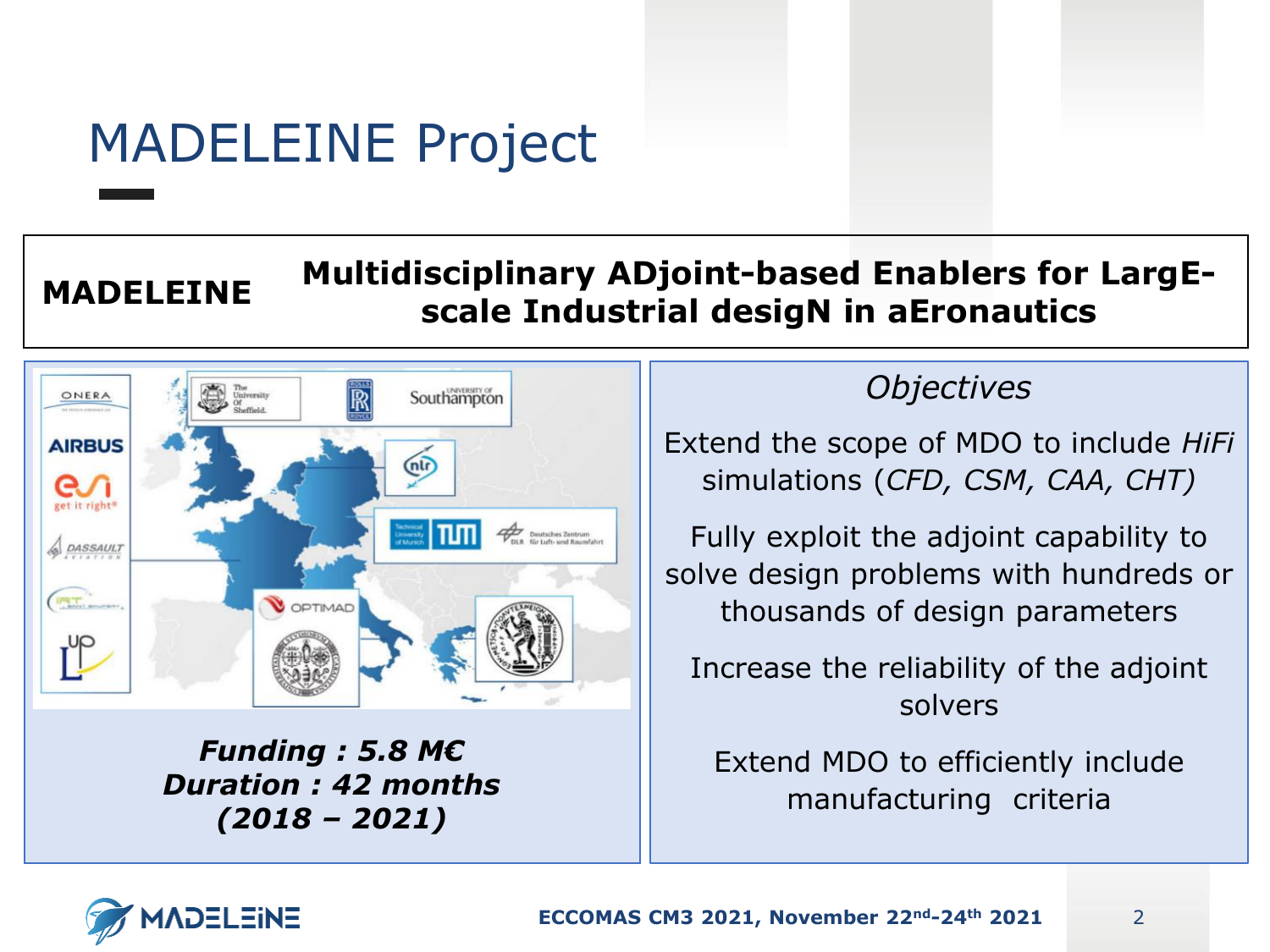# Concept of MADELEINE

Focus on synergies between enablers and demonstrators *Enablers*: methods and tools required to apply adjoint based MDO processes *Demonstrators*: test cases representative of multi-physics industrial design problems



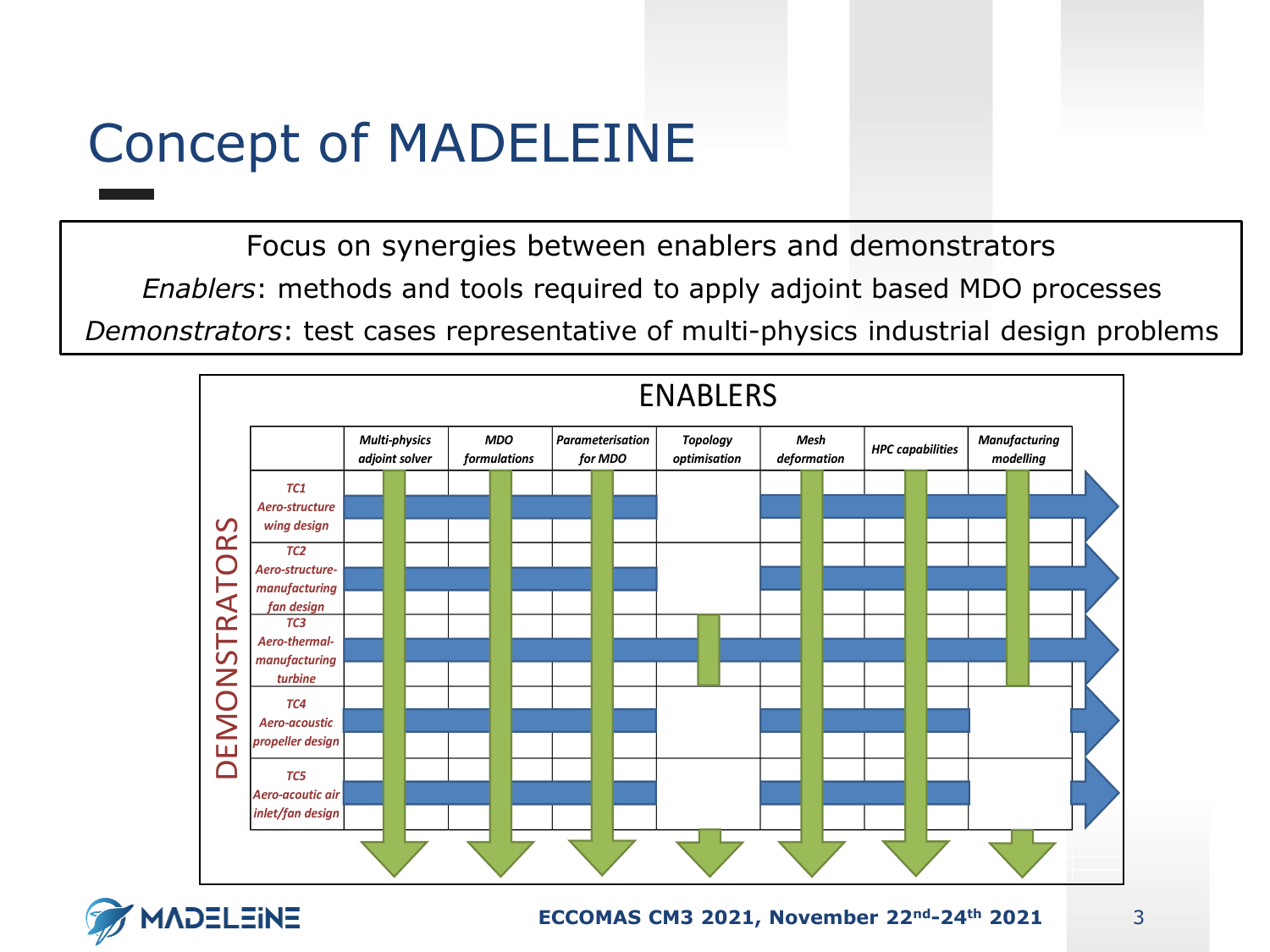



# Wing design – Airbus XRF-1

#### **Challenges and objectives**

• Perform aero-structure flexible wing optimizations of a long range modern transport aircraft in a real industrial context

**AIRBUS** 

• Evaluate the benefits of engaging aero-elastic and structural criteria in aerodynamic optimization

#### **Main Results**

• Aero-elastic and aero-structure optimizations on a realistic configuration for different wing stiffness with representative load cases for structural sizing



coupled sensitivities for different adjoint solvers but a unique parameterization





• Quantification of the benefits of engaging aero-elastic gradients in the MDO process in cruise (transonic)

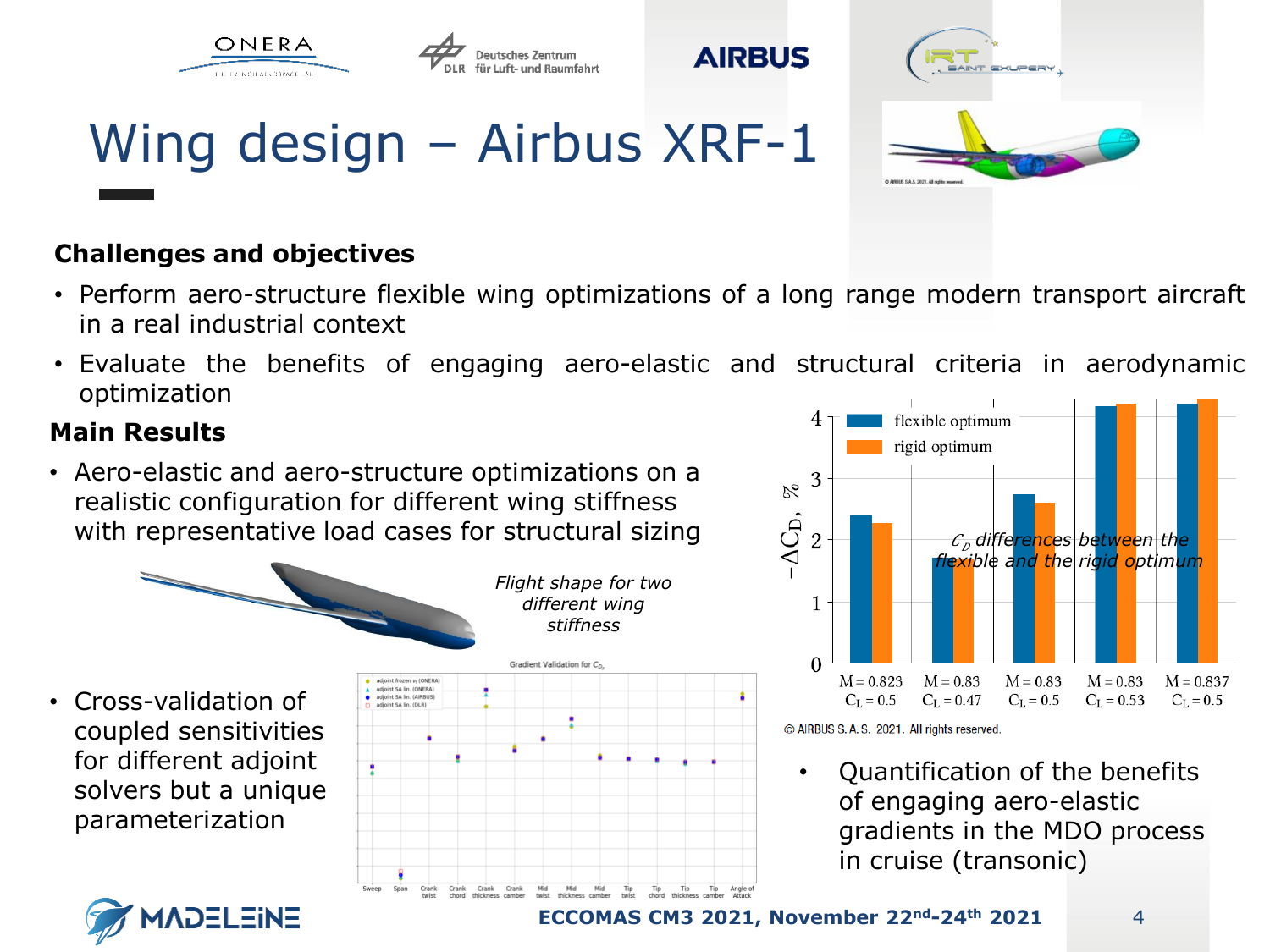





# Fan design – Low-pressure fan blade

#### **Challenges and objectives**

- Perform **aero-structure-manufacturing fan blade optimizations** of a Ultra-High-By-pass-Ratio modern engine
- Take into account **real manufacturing uncertainties** in the design process

#### **Main Results**

- Impact of the structural constraints on the aerodynamic fan blade efficiency using engineering-based parameterization
- Robust fan blade design with uncertain shape parameters defined from GOM scan of manufactured blades *VITAL fan blade configuration*



*increase*



- Aero-structure optimizations are required to obtain feasible fan blade shape
- The use of UQ based on real shape uncertainties is key to have robust design with a very limited performance degradation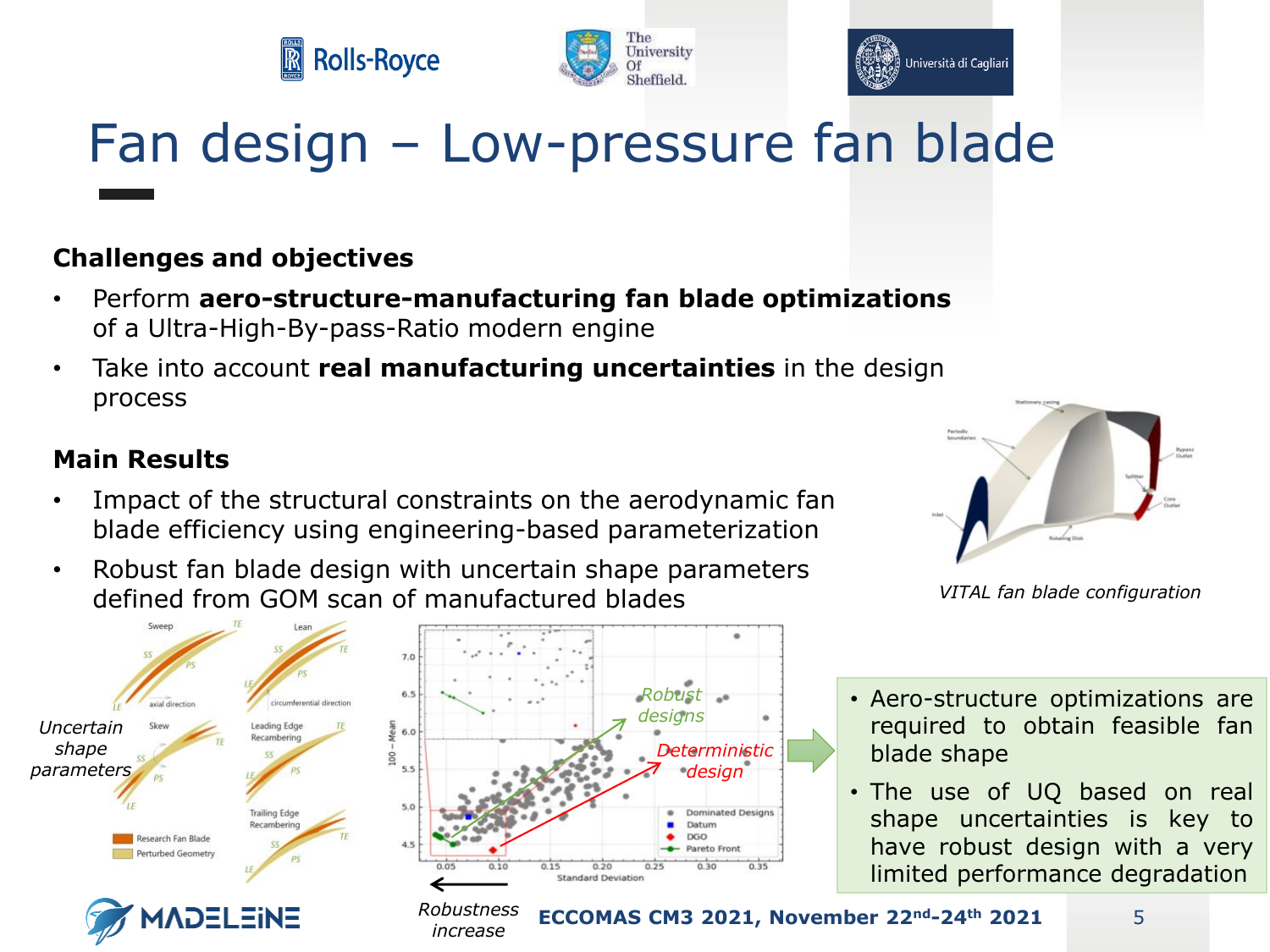









# Turbine design – High-pressure turbine blade

#### **Challenge**

- Perform aero-thermal-manufacturing turbine blade optimizations of a Ultra-High-By-pass-Ratio modern engine
- Explore larger design space

#### *Main Results*

- Comparison of turbine tip aerodynamic optimization using engineered-based parameterization vs Topology Optimization (∆ 0.3% in terms of efficiency)
- Bi-objective aero-thermal optimizations



*Topology Optimized Winglet-Squealer tip*





*MT1 turbine fan blade configuration* 

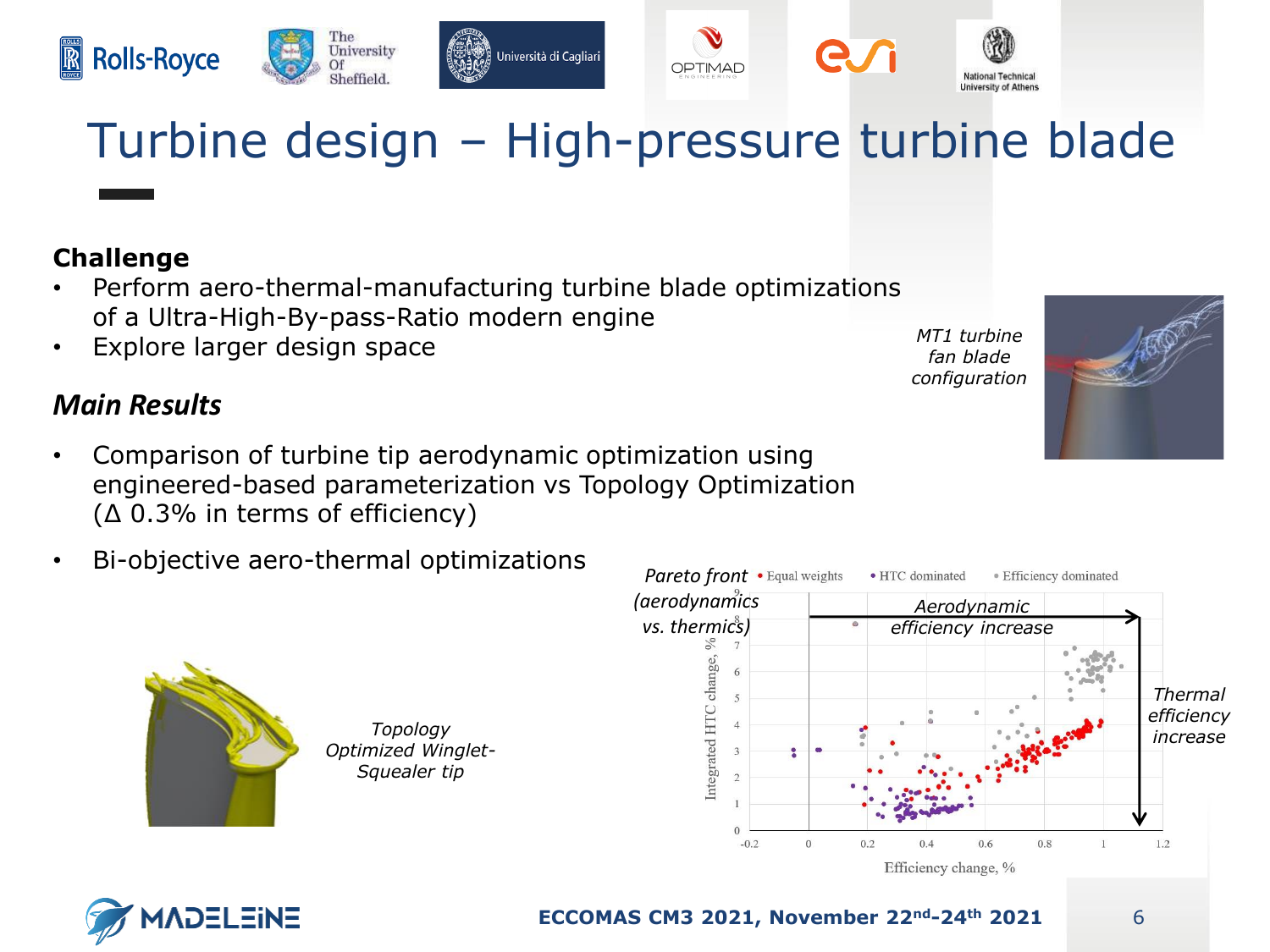





# Propeller design – CTOL/VTOL propeller blade

#### **Challenges and objectives**

- Perform aero-acoustic propeller blade optimizations of modern turbo-propulsor engine
- Evaluate the benefits of engaging aero-acoustic criteria in aerodynamic design using unsteady simulations

#### **Main Results**

- Validation of adjoint-based sensitivities
- Design space exploration using innovative parametrization as Vertex Morphing
- First steady and unsteady aero-acoustics optimizations



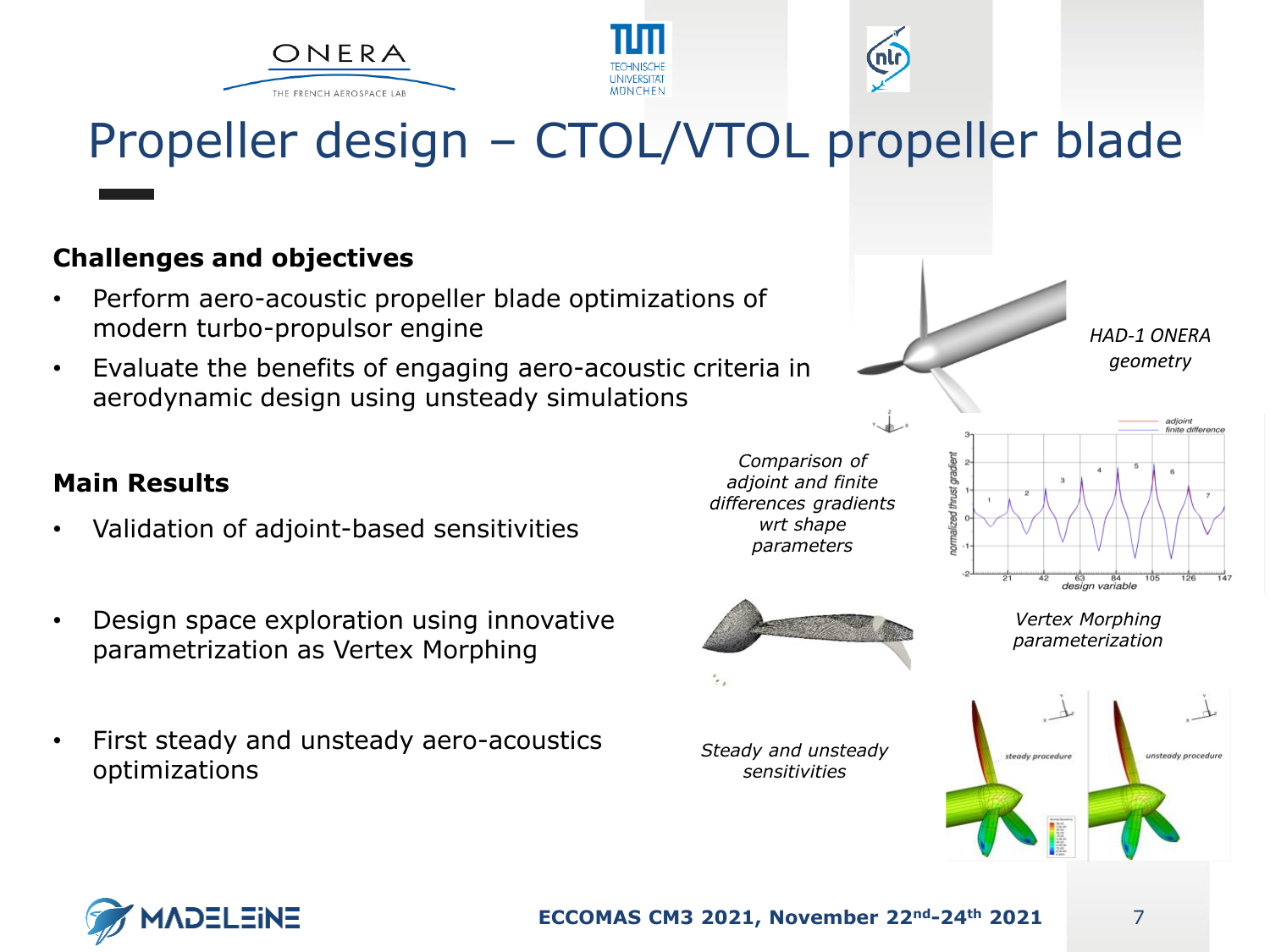



# Air inlet/fan design – Generic air intake/VITAL

#### **Challenges and objectives**

- Perform simultaneously aero-acoustic air inlet and fan blade optimizations of a Ultra-High-By-pass-Ratio modern engine
- Evaluate the benefits of the coupled optimization process

#### **Main Results**

- Validation of the aero-acoustic sensitivities based on CFD simulation with FW-H analysis
- Bi-objective aero-acoustic fan blade optimizations
- Aero-acoustic inlet optimization





*Air inlet and fan domains decomposition* 

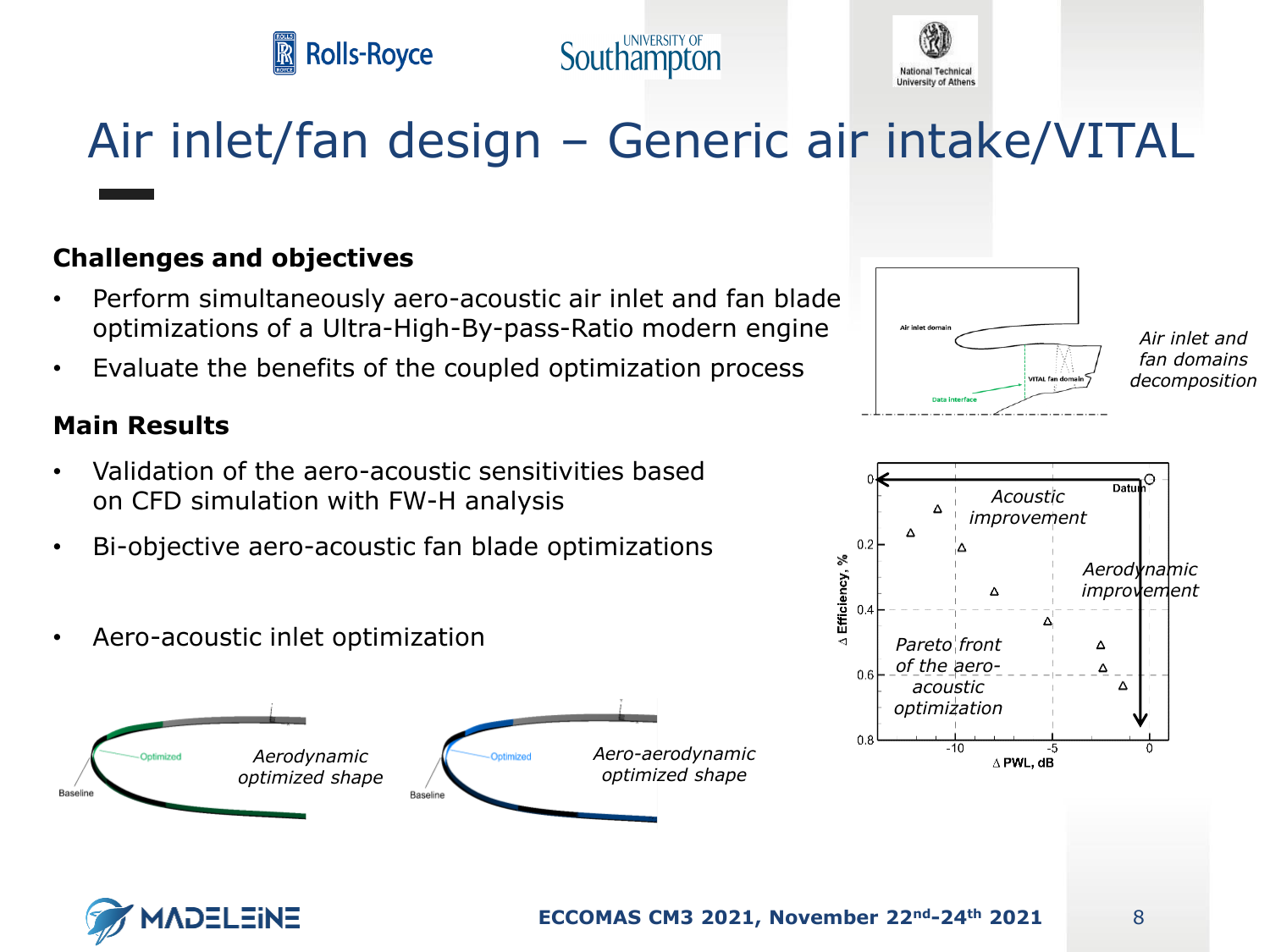# **Conclusions**

- MADELEINE: several teams working closely together on representative industrial test cases for different design objectives (airframe; fan, turbine or propeller blades; air inlet), each test case benefits from the others,
- Development of several multi-physics and multi-disciplinary adjoint solvers (aero-structure, aero-acoustics, aero-thermal)
- Development of advanced UQ approaches using the adjoint capability
- First MDOs demonstrating the interest of engaging multi-disciplinary adjoint solvers to address complex industrial design problems
- Aerodynamic robust design demonstrating the benefits of using the adjoint technology to increase the number of uncertain parameters

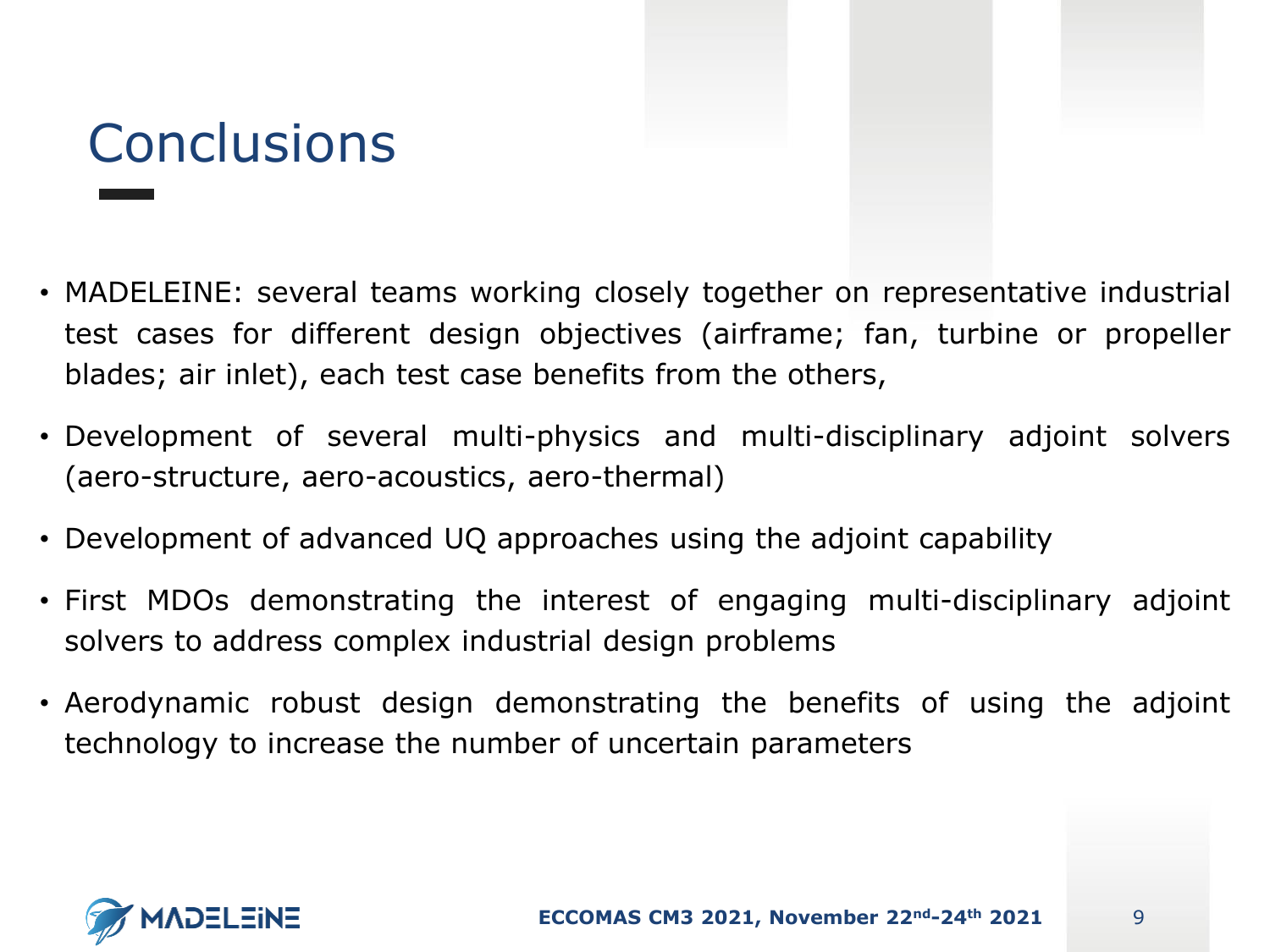### Meet with us

*VIRTUAL PUBLIC MADELEINE WORKSHOP* 

November, 25<sup>th</sup> and 26<sup>th</sup> 2021

(registration mandatory)

#### **FINAL PUBLIC EVENT** OF THE PROJECT

25<sup>TH</sup> of November 2021 14:00-17:15 26TH of November 2021  $9:00 - 12:45$ 



## And stay tuned!

Website: <https://www.madeleine-project.eu/>

 $|<sub>in</sub>|$ 

[www.linkedin.com/company/madeleine-project](http://www.linkedin.com/company/madeleine-project/)